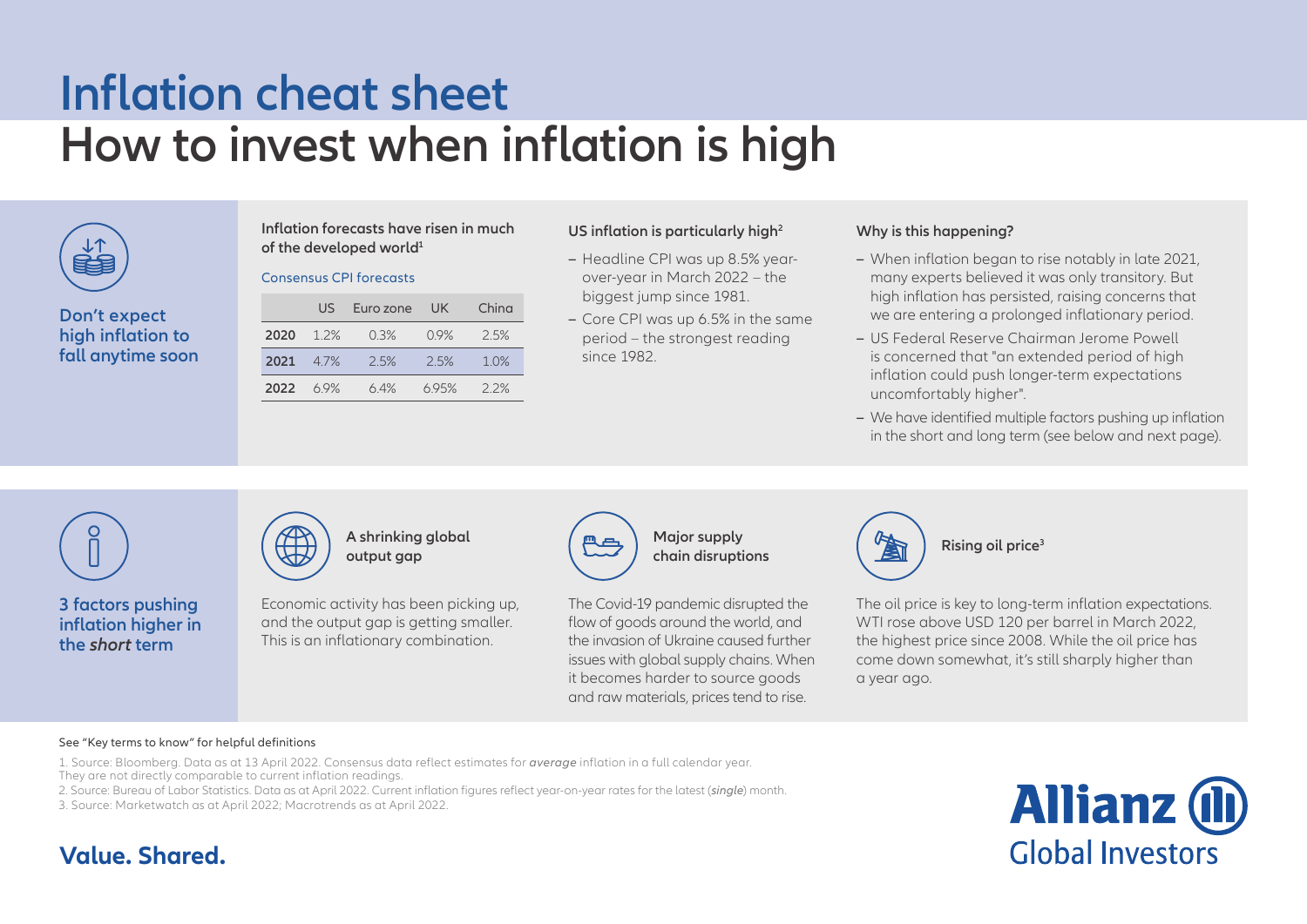

# **What's good about inflation**



- **–** A healthy economy grows at a sustainable rate, and inflation is a typical by-product of economic growth.
- **–** A moderate amount can also be good for the stockmarket, largely because reasonably higher prices can lead to higher earnings for companies.
- **–** We found that for the S&P 500 Index, the highest equity valuations were observed for inflation rates of between 2% and 4%. But when inflation is beyond 5% or so, we tend to see lower earnings and lower levels of consumption overall.
- **–** However, these high valuations (and higher inflation) have followed years of very "loose" monetary policy from central banks. Central banks are now determined to take action against inflation, which may put pressure on valuations as well.



**What's bad about inflation** 

# **Even a small amount erodes purchasing power**

- **–** A 3% inflation rate can reduce the value of an asset by nearly 25% in just 10 years.
- **–** That's why inflation has been called a "stealth threat" to portfolios.

Effect of 3% annual inflation rate on initial EUR 100,000

hypothetical investment



Source: Allianz Global Investors. Hypothetical example for illustrative purposes only.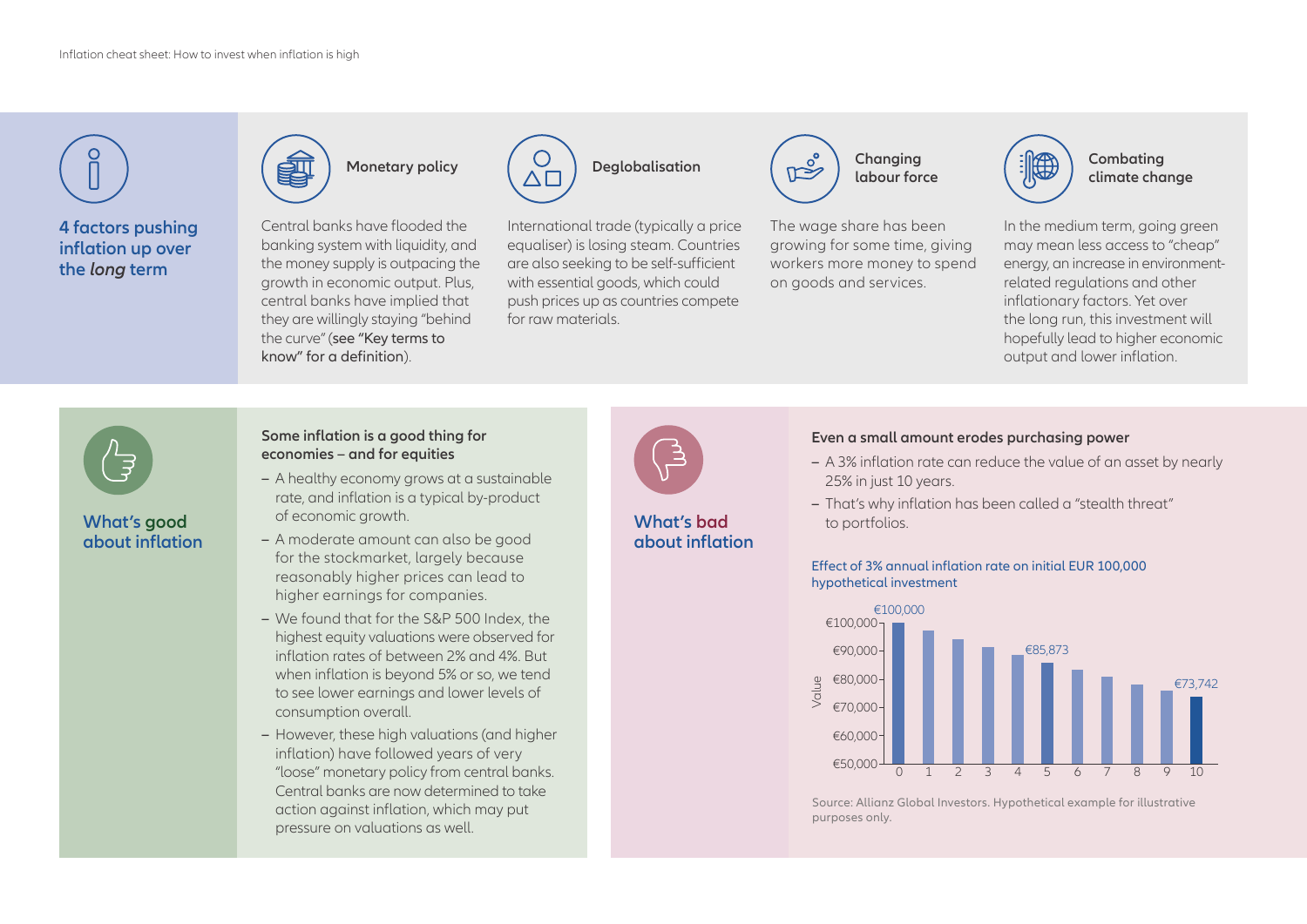

# **How investors can fight inflation**

# **Save more and invest earlier**

Given that any level of inflation will shrink your future purchasing power, one of the best ways to combat inflation is to save more and invest earlier. This gives your portfolio the opportunity to take advantage of the power of compounding.

#### **Look at what your investments are yielding after inflation is factored in**

Instead of just focusing on an investment's nominal yield, look at its real yield. For example, if the nominal yield on a bond is 3%, but the inflation rate is 2%, the real yield is 1%. With many nominal yields at or near historically low levels, some real yields can even be in negative territory. Over time, this means inflation could cause some investors to lose money.

## **Consider inflation-hedging assets**

- **–** Inflation-linked bonds such as Treasury inflation-protected securities in the US and gilts in the UK – directly benefit from rising inflation expectations, since they are designed to help protect investors from inflation.
- **–** An active fixed-income investor can seek returns regardless of the inflation environment – which is critical given the uncertain inflation outlook.
- **–** Equities have historically provided good returns when inflation is moderate in part because reasonably higher prices can lead to higher earnings for companies, and investors tend to pay more for earnings growth.
- **–** During periods of higher inflation, commodities and gold have historically done very well.
- **–** Institutional investors may want to consider private-market assets to hedge against – or even benefit from – a sustained return to inflation.

# **Key terms to know**

Base effect: term sometimes used when measuring inflation. When comparing two points in time, if the inflation rate is unusually low at one end (the "base"), even a small rise can appear to be an outsized increase in the inflation rate.

Behind the curve: term used to describe when central banks deliberately do not raise interest rates fast enough to head off inflation.

Break-even inflation rate: the sum of the expected inflation rate and the inflation premium. Signifies the average inflation rate where an investor would achieve the same return from either a) receiving the fixed average inflation rate or b) receiving the actual inflation as a variable cash flow.

CPI (consumer price index): usually refers to headline CPI, also known as headline inflation. This is a key inflation metric for the US and UK, among other regions. Refers to the full hypothetical "basket" of goods and services vs core CPI/core inflation. Because headline inflation is volatile, it is considered not very predictive over the short term.

Core CPI (consumer price index), core inflation: calculated by subtracting volatile food and energy prices from headline inflation. CPI-U (consumer price index for all urban consumers): measures the average change over time in the prices paid by US urban consumers for a market "basket" of consumer goods and services. Deflation: when inflation falls below 0%.

Disinflation: when the rate of inflation falls, but doesn't go into negative territory.

Expected inflation rate: represents market participants' expectation of the average yearly rate of inflation – ie, the change of the underlying price index.

HICP (harmonised index of consumer prices): CPI as calculated in the European Union (EU). Types of HICP include MUICP (the monetary union index of consumer prices, covering the euro area); EICP (European index of consumer prices, for the whole EU); national HICPs (for each of the EU member states); EEACIP (European Economic Area index of consumer prices): an additional HICP index for the European Economic Area (EEA) that covers the EU, Iceland and Norway.

Hyperinflation: a disruptively rapid rise in inflation, generally more than 50% per month.

Inflation expectations: the expectations of consumers and businesses on the future rate of inflation. High inflation expectations can actually push inflation up.

Inflation risk premium: the compensation for unexpected inflation or deflation. It is similar to an insurance premium against unexpected moves.

Loose/easy monetary policy: economic shorthand for how central banks expand the supply of money (via low rates, asset purchases and more) to stimulate economic growth. Also known as expansionary or accommodative monetary policy.

Money supply: measures an economy's supply of cash, liquid bank accounts, long-term deposits, etc. When the money supply outpaces economic output, inflation generally follows because there is more money chasing the same amount of goods and services.

Nominal: before inflation is factored in (as in nominal yield, nominal growth rate, etc).

Output gap: the spare capacity in the economy – the difference between actual growth and potential growth. In recent years, the global economy was operating below its full potential, so the output gap increased. This is typical during economic slowdowns or recessions. Now, the output gap is shrinking.

PCE: the price of goods and services consumed by all households, and by nonprofits serving households. PCE has tended to be lower than CPI. Real: after inflation is factored in.

Reflation: when deflation stops or reverses.

Stagflation: a period of high inflation, slow economic growth and

high unemployment.

Wage share: the portion of economic output that gets paid to workers in the form of compensation.

West Texas Intermediate crude oil (WTI): one of the standard ways to track oil prices.